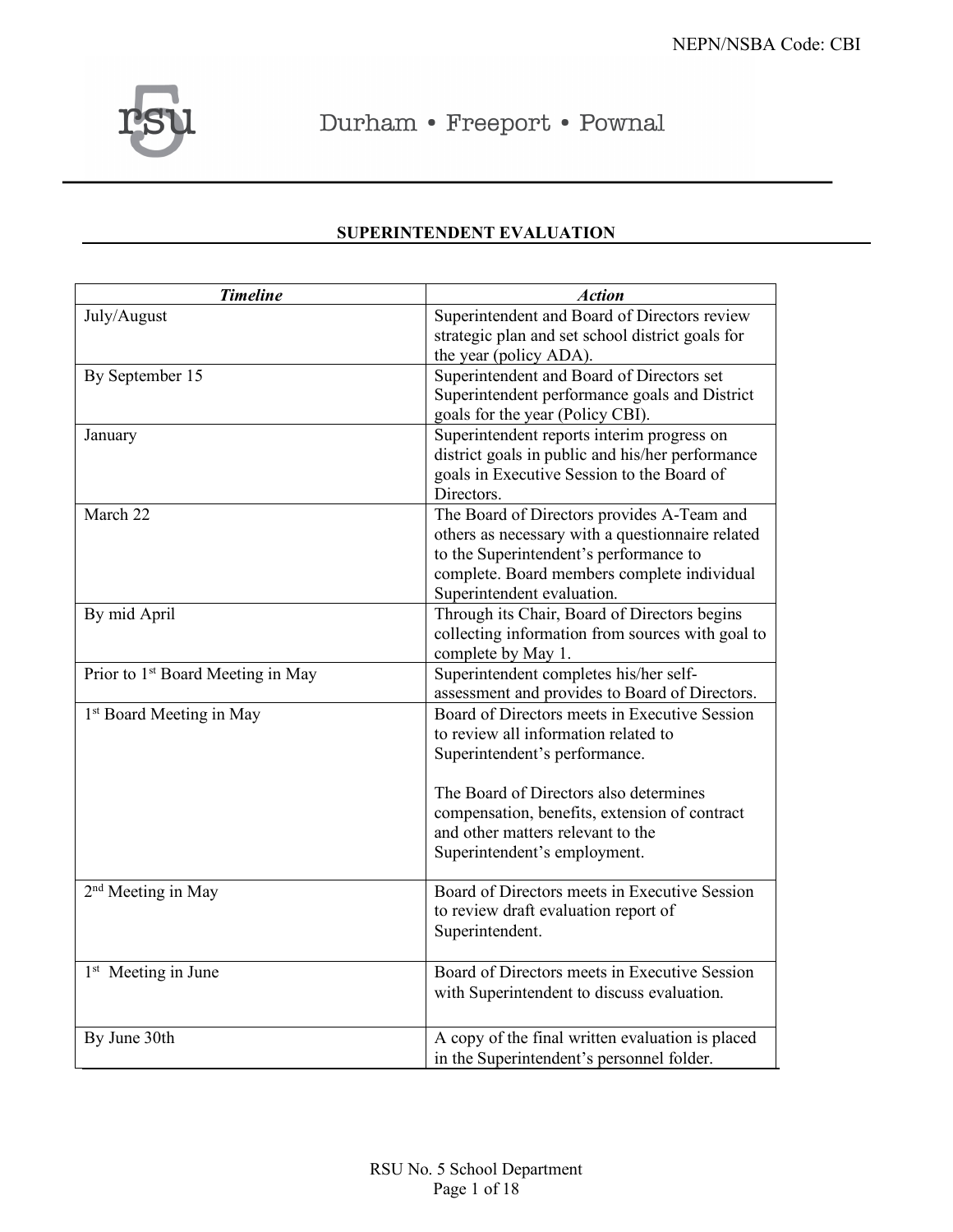# *RSU5 Board of Directors Evaluation of the Superintendent* **Confidential**

As you read through the following list, rank the items  $1 - 4$  based on the following scale:

- 4 Highly Effective
- 3 Effective
- 2 Improvement Needed
- 1 Does Not Meet Standards

You are encouraged to place comments in the appropriate area.

#### *Standard 1:* **VISIONARY LEADERSHIP**

A superintendent is an educational leader who promotes the success of all students by facilitating the development, articulation, implementation, and stewardship of a vision of learning that is shared and supported.

#### *Performance Indicators:*

(Do not rate individual indicators. These are listed only to help you think about the standard.)

The superintendent:

- Collaboratively develops and implements a shared vision and mission;
- Collects and uses data to identify goals, assess organizational effectiveness, and promote organizational learning;
- Creates and implements plans to achieve goals;
- Promotes continuous and sustainable improvement; and
- Monitors and evaluates progress and revises plans.

Score

| 1. Does Not Meet                                                                                                                                                                                                                         | 2. Improvement Needed                                                                                                                                                                                                                        | 3. Effective                                                                                                                                                                                                                                                                                                                                                                                                                  | 4. Highly Effective                                                                                                                                                                                                                                                                                                                                                                                                                                                                                                                                                          |
|------------------------------------------------------------------------------------------------------------------------------------------------------------------------------------------------------------------------------------------|----------------------------------------------------------------------------------------------------------------------------------------------------------------------------------------------------------------------------------------------|-------------------------------------------------------------------------------------------------------------------------------------------------------------------------------------------------------------------------------------------------------------------------------------------------------------------------------------------------------------------------------------------------------------------------------|------------------------------------------------------------------------------------------------------------------------------------------------------------------------------------------------------------------------------------------------------------------------------------------------------------------------------------------------------------------------------------------------------------------------------------------------------------------------------------------------------------------------------------------------------------------------------|
| <b>Standards</b>                                                                                                                                                                                                                         |                                                                                                                                                                                                                                              |                                                                                                                                                                                                                                                                                                                                                                                                                               |                                                                                                                                                                                                                                                                                                                                                                                                                                                                                                                                                                              |
| Little or no evidence exists<br>of a district vision<br>implemented in the work of<br>the school.<br>Actions, staffing and<br>resources have little<br>connection to a vision.<br>It is difficult to know what<br>the school stands for. | References the district<br>vision and is beginning to<br>develop a plan for aligning<br>resources, actions and<br>staffing to that vision.<br>Is engaged in learning and<br>occasionally incorporates<br>new ideas to support the<br>vision. | Articulates the vision of the<br>school in writing and<br>speech.<br>Works to create alignment<br>within actions, staffing and<br>resources designed to enroll<br>all stakeholders in the<br>vision.<br>Exhibits the disposition of a<br>learner, practices and<br>applies new learning to<br>further the mission of the<br>district and the vision of the<br>school.<br>The school vision is<br>focused on student learning. | Articulates a clear and<br>coherent vision for the<br>school through words and<br>actions.<br>Exhibits the disposition of a<br>learner, practices and<br>applies new learning to<br>further the mission of the<br>district and the vision of the<br>school.<br>Leadership actions, staffing<br>and resources are clearly<br>aligned to invest in the<br>accomplishment of the<br>vision.<br>The vision is lively and<br>evident in the culture,<br>focused on student learning<br>and articulates the<br>excellence that<br>distinguishes student<br>performances throughout |
|                                                                                                                                                                                                                                          |                                                                                                                                                                                                                                              |                                                                                                                                                                                                                                                                                                                                                                                                                               | the school.                                                                                                                                                                                                                                                                                                                                                                                                                                                                                                                                                                  |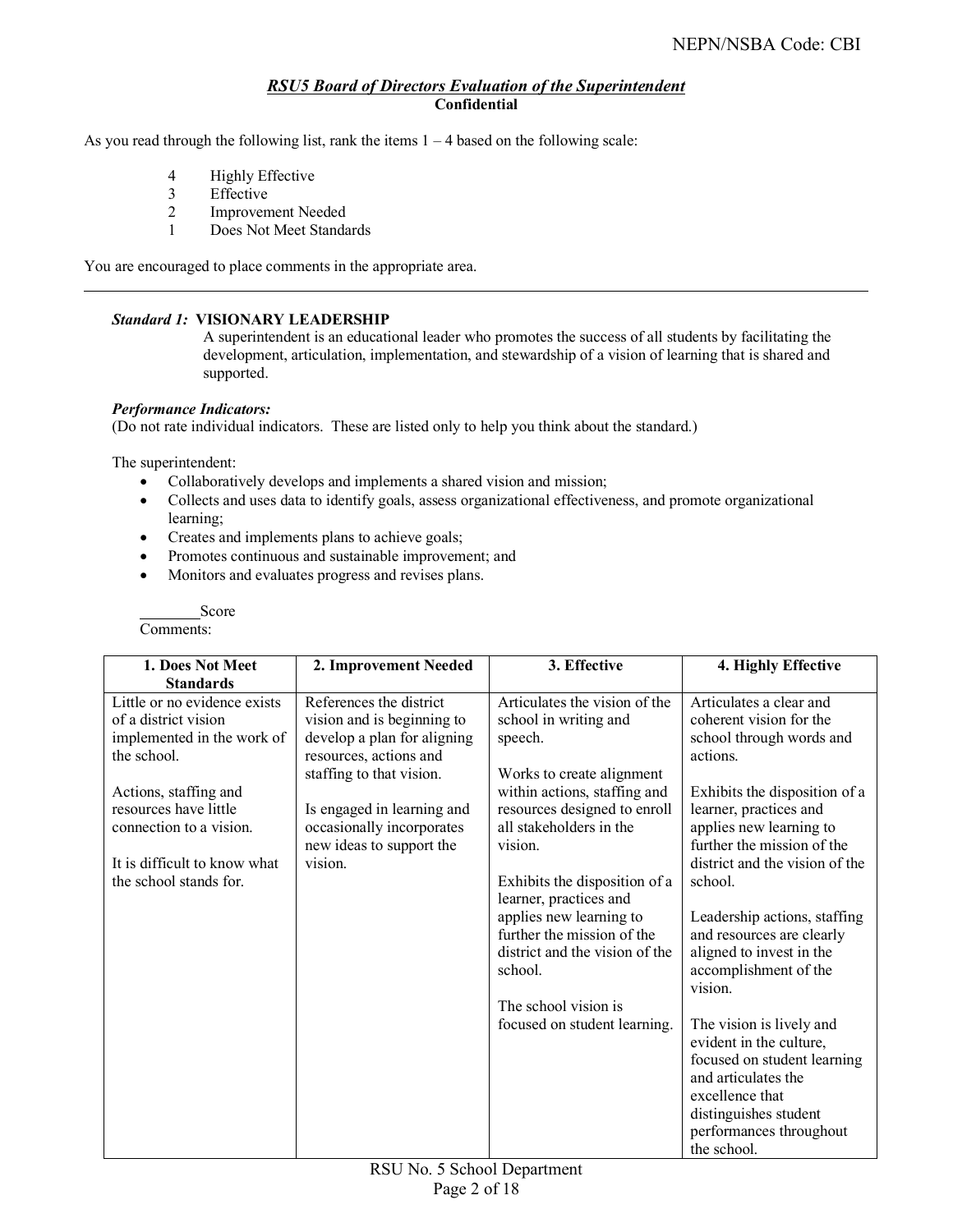## *Standard 2:* **POLICY AND GOVERNANCE**

The superintendent works with the board to identify, prioritize and follow policies and governance procedures that maximize the goal of ensuring a high quality education for every student. The superintendent follows and enforces policies with fidelity and equity, promoting transparency, trust and organizational fairness. The superintendent values the importance of a healthy working relationship with the Board and enlists the Board's support for organizational goals.

#### *Performance Indicators:*

(Do not rate individual indicators. These are listed only to help you think about the standard.)

The superintendent:

- Understands and articulates the system of public school governance and differentiates between policy-making and administrative roles;
- Establishes procedures for superintendent/board interpersonal and working relationships;
- Understands and interprets the role of federal, state and regional governments, policies, and politics and their relationships to local districts and schools;
- Uses legal counsel in governance and procedures to avoid civil and criminal liabilities.

| 1. Does Not Meet                                                              | 2. Improvement Needed                                    | 3. Effective                                          | 4. Highly Effective                                                               |  |  |  |
|-------------------------------------------------------------------------------|----------------------------------------------------------|-------------------------------------------------------|-----------------------------------------------------------------------------------|--|--|--|
| <b>Standards</b>                                                              |                                                          |                                                       |                                                                                   |  |  |  |
| Not engaged in work<br>related to policies nor<br>enforces district policies. | Engages minimally in<br>policy work.                     | Fully engaged in policy<br>work.                      | Develops an exemplary<br>system of policy<br>consideration and revision.          |  |  |  |
|                                                                               | Unevenly or inequitably                                  | Appropriately and equitably                           |                                                                                   |  |  |  |
| Behavior indicates a lack of<br>value in a healthy working                    | enforces policies.                                       | enforces policies.                                    | The district takes pride in<br>the equitable enforcement<br>of district policies. |  |  |  |
| relationship with the board.                                                  | Occasionally demonstrates<br>behavior indicating a value | Demonstrates reasonable<br>value of a healthy working |                                                                                   |  |  |  |
| Does not engage the board<br>in the work of advancing                         | of a healthy working<br>relationship with the board.     | relationship with the board.                          | Proactively and effectively<br>engages the board in the                           |  |  |  |
| organizational goals.                                                         |                                                          | Effectively engages the                               | work of advancing                                                                 |  |  |  |
|                                                                               | Unevenly engages the                                     | board in the work of                                  | organizational goals.                                                             |  |  |  |
|                                                                               | board in the work of                                     | advancing organizational                              |                                                                                   |  |  |  |
|                                                                               | advancing organizational                                 | goals.                                                |                                                                                   |  |  |  |
|                                                                               | goals.                                                   |                                                       |                                                                                   |  |  |  |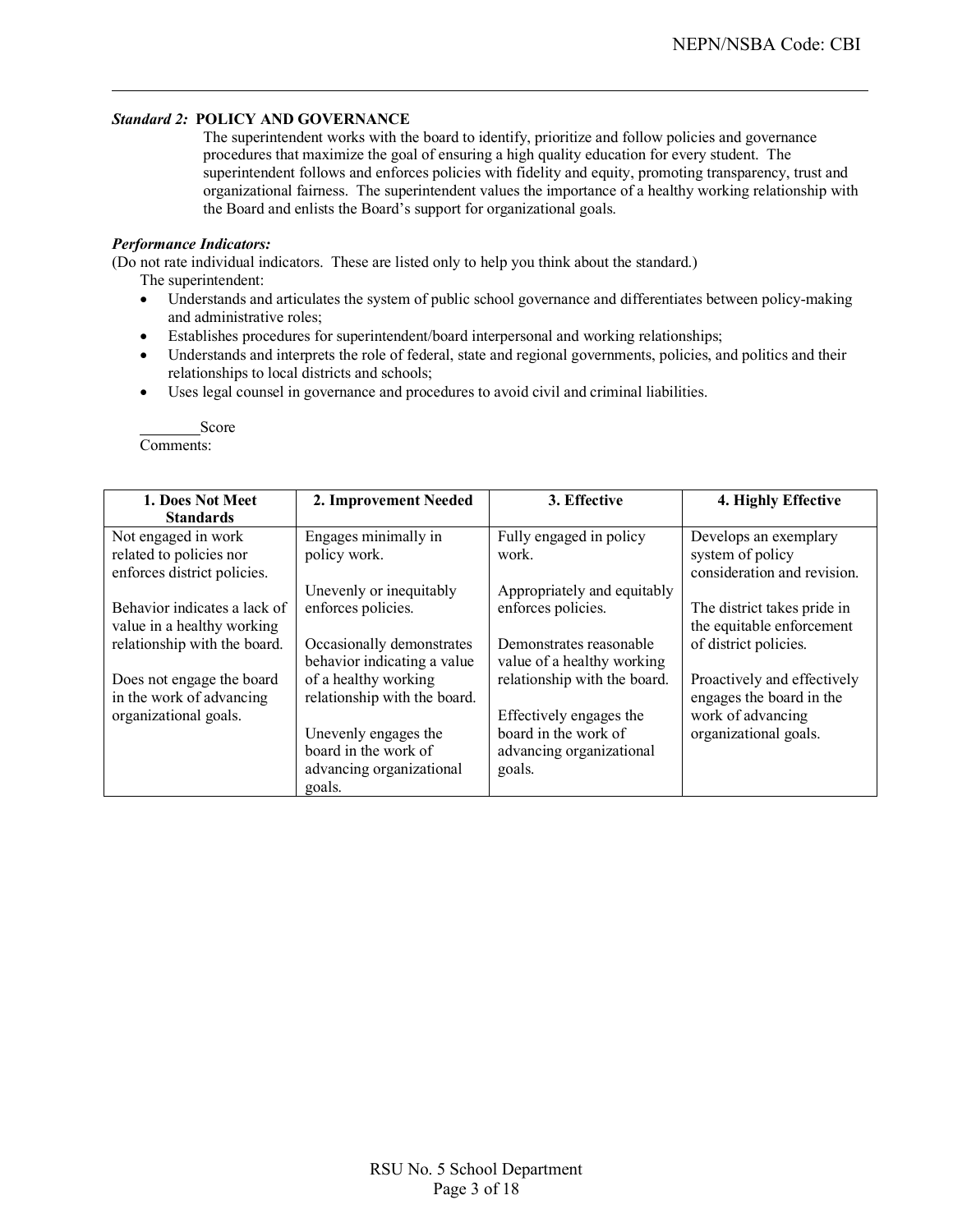## *Standard 3:* **COMMUNICATIONS AND COMMUNITY RELATIONS**

The superintendent integrates principles of cultural competency and equitable practice and promotes the success of every student by understanding, responding to, and influencing the larger political, social, economic, legal and cultural context. The superintendent establishes effective two-way communications and engagement with students, staff, parents, media and the community as a whole, responding to community feedback and building community support for and engagement with the district.

## *Performance Indicators:*

(Do not rate individual indicators. These are listed only to help you think about the standard.)

- The superintendent:
	- Develops formal and informal techniques to understand all stakeholders perceptions of the district;
	- Demonstrates effective communication skills (written, verbal and non-verbal contexts, formal and informal settings, large and small groups and one-on-one environments);
	- Promotes stakeholder involvement, engagement and participation in the process of schooling;
	- Establishes effective school/community relations, school/business partnerships and public service;
	- Understands the role of media in shaping and forming opinions as well as how to work with the media.

| 1. Does Not Meet                                | 2. Improvement Needed        | 3. Effective                                       | 4. Highly Effective          |  |  |  |
|-------------------------------------------------|------------------------------|----------------------------------------------------|------------------------------|--|--|--|
| <b>Standards</b>                                |                              |                                                    |                              |  |  |  |
| Ineffective in                                  | Advocates for some           | Keeps staff, students and                          | Communicates key             |  |  |  |
| communication with staff,                       | students and families.       | parents informed on a                              | information to all           |  |  |  |
| parents and students.                           |                              | regular basis.                                     | stakeholders in an           |  |  |  |
|                                                 | Stakeholders frequently feel |                                                    | appropriate and timely       |  |  |  |
| Staff and students feel                         | out-of-the-loop.             | Communication with                                 | manner.                      |  |  |  |
| undermined by the lack of                       |                              | individuals and groups is                          |                              |  |  |  |
| leadership in the school.                       | Many staff members do not    | seen as clear and effective.                       | Alert to potential issues;   |  |  |  |
|                                                 | feel positive about district |                                                    | predicts and shares          |  |  |  |
| Not aware of the                                | leadership.                  | The majority of staff and                          | possibilities with school    |  |  |  |
| undercurrents with staff or                     |                              | students identify positively                       | board in advance.            |  |  |  |
| the school environment.                         | Staff and students do not    | with district leadership.                          |                              |  |  |  |
|                                                 | feel stimulated to do their  |                                                    | Constituent groups report a  |  |  |  |
| Negatively impacts the                          | best work.                   | Works as a member of a                             | positive relationship with   |  |  |  |
| District through poor<br>communication with the | Sometimes shares             | district team to positively<br>influence education | district leadership.         |  |  |  |
| media.                                          | information with media.      | decisions.                                         | Has influence in the school, |  |  |  |
|                                                 |                              |                                                    | district and beyond in       |  |  |  |
|                                                 |                              | Shares information with                            | supporting student learning. |  |  |  |
|                                                 |                              | media that puts District in                        |                              |  |  |  |
|                                                 |                              | the best light.                                    | Proactively and frequently   |  |  |  |
|                                                 |                              |                                                    | shares information with      |  |  |  |
|                                                 |                              |                                                    | media that puts District in  |  |  |  |
|                                                 |                              |                                                    | the best light.              |  |  |  |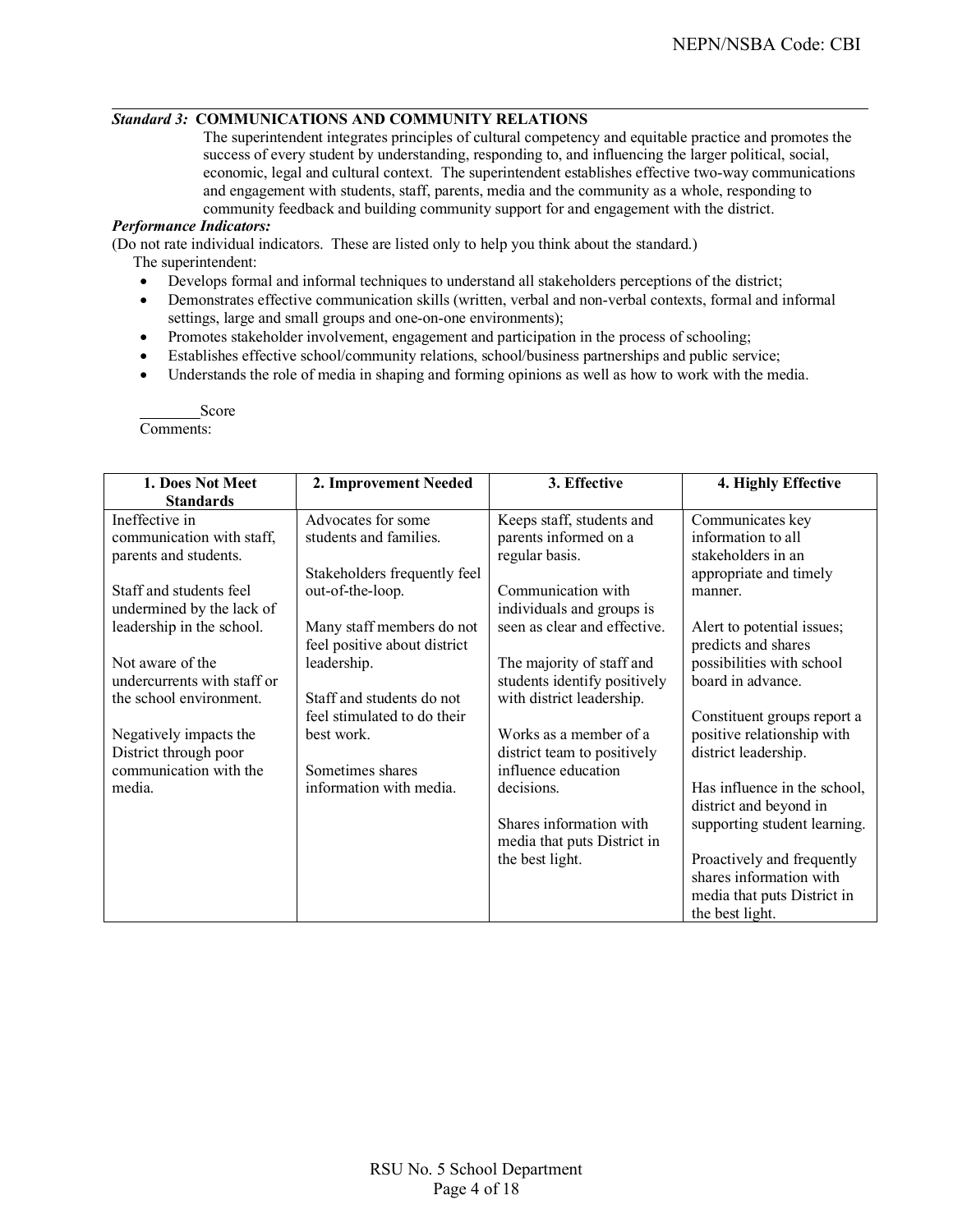## *Standard 4:* **EFFECTIVE MANAGEMENT**

The superintendent integrates principles of cultural competency and equitable practice and promotes the success of every student by ensuring management of the organization, operation and resources for a safe, efficient and effective learning environment.

## *Performance Indicators:*

(Do not rate individual indicators. These are listed only to help you think about the standard.) The superintendent:

- Monitors and evaluates the management of operational systems;
- Obtains, allocates, aligns and efficiently uses human, fiscal and technological resources;
- Promotes and protects the welfare and safety of students and staff;
- Develops the capacity for adaptive leadership; and
- Ensures teacher and organizational time is focused to support quality instruction and student learning.

| 1. Does Not Meet                                            | 2. Improvement Needed                                      | 3. Effective                                    | 4. Highly Effective                                           |
|-------------------------------------------------------------|------------------------------------------------------------|-------------------------------------------------|---------------------------------------------------------------|
| <b>Standards</b>                                            |                                                            |                                                 |                                                               |
| Management of the                                           | Expectations for staff and                                 | Establishes a clear set of                      | Establishes a clear set of                                    |
| operations of the district is                               | students are inconsistent                                  | operating procedures for                        | standard operating                                            |
| poor or non-existent.                                       | and not well known.                                        | effective operation of the<br>district.         | procedures and routines that<br>exemplify the district vision |
| The district is disorderly,                                 | The daily operating                                        |                                                 | and values and maximize                                       |
| disorganized and there is a<br>feeling that the district is | procedures are occasionally<br>followed but are frequently | Discipline of students is<br>handled fairly and | the opportunity for each<br>student's learning.               |
| "out-of-control."                                           | changed.                                                   | consequences are used to                        |                                                               |
|                                                             |                                                            | maximize student learning.                      | Students and staff are able                                   |
| Budget guidelines are not<br>adhered to and/or the          | The budget does not<br>support the district's              | Students and staff are held                     | to articulate expectations<br>and inspired to strive for      |
| budget is not related to a                                  | priorities and budget                                      | accountable for their                           | excellence in conduct and                                     |
| vision for the district.                                    | category limits are not                                    | performance and conduct.                        | performance.                                                  |
|                                                             | always followed.                                           |                                                 | Students and staff hold each                                  |
|                                                             |                                                            | The annual budget is                            |                                                               |
|                                                             |                                                            | adhered to with only<br>approved variances.     | other accountable for high<br>quality performance.            |
|                                                             |                                                            |                                                 |                                                               |
|                                                             |                                                            |                                                 | Develops and manages a                                        |
|                                                             |                                                            |                                                 | budget that maximizes the                                     |
|                                                             |                                                            |                                                 | learning goals of the school.                                 |
|                                                             |                                                            |                                                 | Supportive partnerships are                                   |
|                                                             |                                                            |                                                 | developed and managed to                                      |
|                                                             |                                                            |                                                 | enhance learning                                              |
|                                                             |                                                            |                                                 | experiences.                                                  |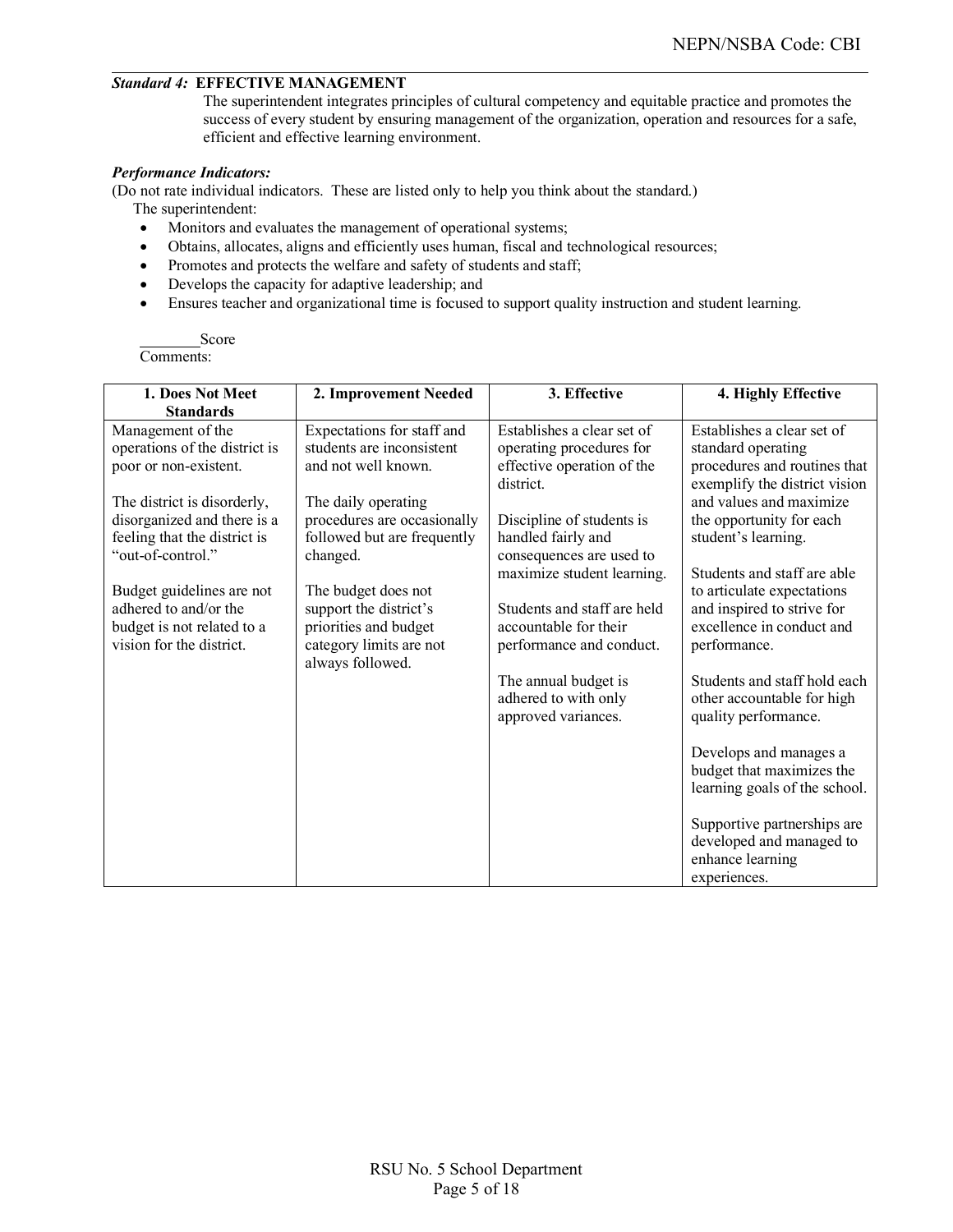#### *Standard 5:* **CURRICULUM PLANNING / DEVELOPMENT**

This standard addresses the superintendent's skills in staying up-to-date in curriculum, teaching, learning and testing theories. It requires the superintendent to make sound recommendations for learning technologies.

#### *Performance Indicators:*

(Do not rate individual indicators. These are listed only to help you think about the standard.) The superintendent:

- Develops core curriculum design and delivery systems based on content and assessment standards and best practices;
- Establishes curriculum planning to anticipate occupational trends, school-to-career needs and college preparation;
- Uses child development and learning theories in the creation of developmentally appropriate curriculum and instruction;
- Includes the use of computers, the Internet, distance learning and other technologies in educational programming;
- Assesses student progress using a variety of appropriate techniques;
- Involves faculty and stakeholders in enhancement and renewal of curriculum to ensure alignment of curriculum, instruction and assessment.

| 1. Does Not Meet             | 2. Improvement Needed       | 3. Effective                 | 4. Highly Effective          |
|------------------------------|-----------------------------|------------------------------|------------------------------|
| <b>Standards</b>             |                             |                              |                              |
| Primary focus is not         | Peripherally focused on     | Primary focus is teaching    | Continuously stresses the    |
| teaching and learning.       | teaching and learning.      | and learning.                | importance of quality        |
|                              |                             |                              | teaching and learning as the |
| Fails at creating an         | Discusses teaching and      | Keeps the organization       | organization's primary       |
| organizational culture       | learning, but no real       | primarily focused on         | strategic objective.         |
| focused on teaching and      | systemic organizational     | teaching and learning.       |                              |
| learning.                    | focus exists.               |                              | Creates an organizational    |
|                              |                             | Puts in place systems to     | culture attentively focused  |
| Does not put in place        | Puts in place an uneven and | differentiate instruction to | on teaching and learning     |
| systems to ensure curricular | sometimes chaotic process   | students                     | that grows and evolves       |
| alignment to standards.      | to align curriculum to      |                              | dynamically.                 |
|                              | assessments.                |                              |                              |
| Does not create systems to   |                             |                              | Creates clear and systemic   |
| differentiate learning to    | Discusses differentiated    |                              | curricular alignment to      |
| students.                    | learning, but execution is  |                              | standards. This results in   |
|                              | uneven and/or unclear.      |                              | curricula and assessments    |
|                              |                             |                              | of exceptional quality.      |
|                              |                             |                              |                              |
|                              |                             |                              | Consistent implementation    |
|                              |                             |                              | of differentiated learning,  |
|                              |                             |                              | resulting in improved        |
|                              |                             |                              | student achievement.         |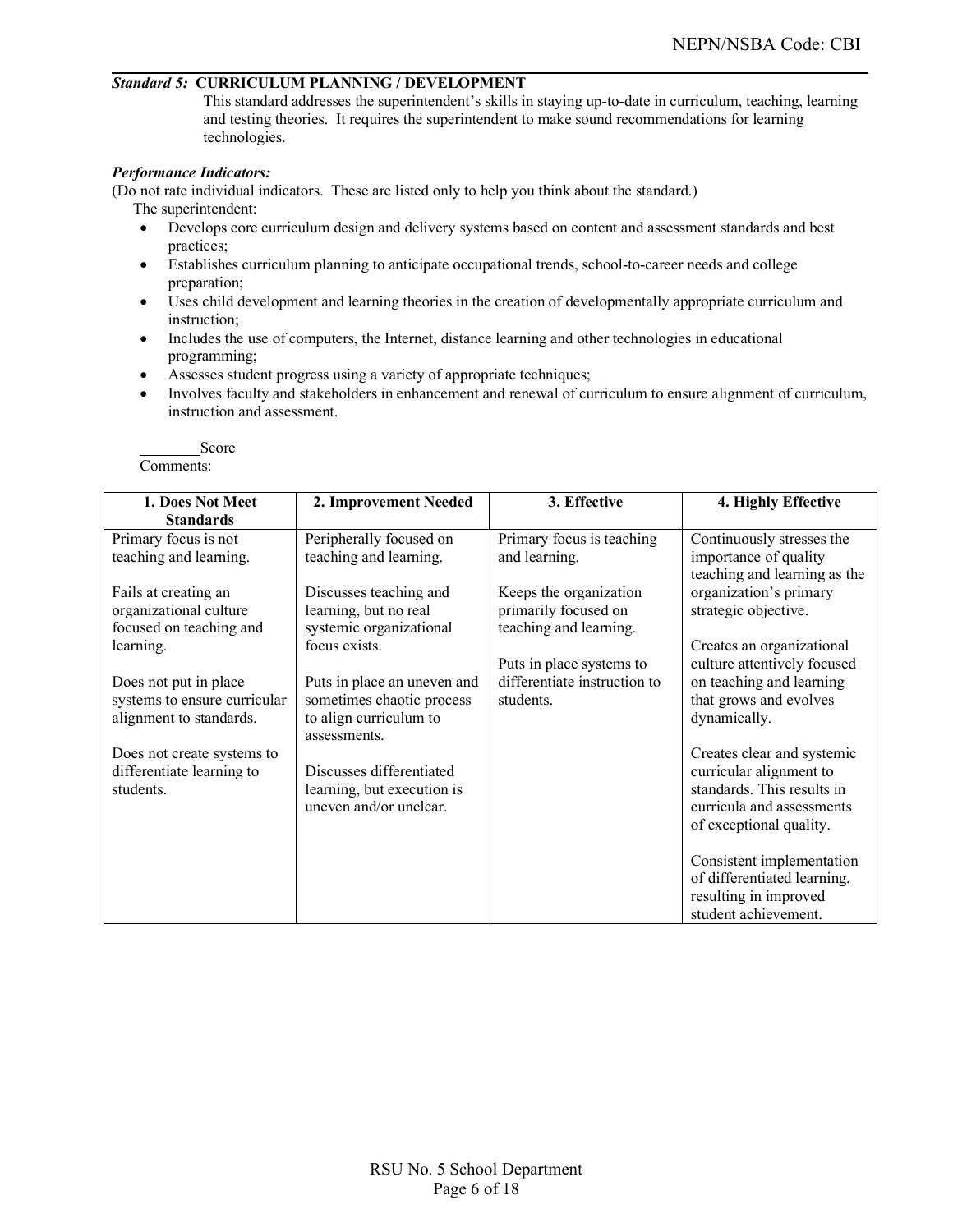#### *Standard 6:* **INSTRUCTIONAL LEADERSHIP**

Standard #5 addresses what is to be taught; this standard emphasizes *how* it should be taught. The superintendent integrates principles of cultural competency and equitable practice and promotes the success of every student by sustaining a positive school culture and instructional program conducive to student learning and staff professional growth.

#### *Performance Indicators:*

(Do not rate individual indicators. These are listed only to help you think about the standard.) The superintendent:

- Nurtures and sustains a culture of collaboration, trust, learning and high expectations;
- Creates a comprehensive, rigorous and coherent curricular program;
- Creates a personalized and motivating learning environment for students;
- Supervises and supports instruction;
- Develops assessment and accountability systems to monitor student progress;
- Develops the instructional and leadership capacity of staff;
- Maximizes time spent on instruction;
- Promotes the use of the most effective and appropriate technologies to support teaching and learning; and
- Monitors and evaluates the impact of instruction.

| 1. Does Not Meet              | 2. Improvement Needed         | 3. Effective                  | 4. Highly Effective          |  |  |  |
|-------------------------------|-------------------------------|-------------------------------|------------------------------|--|--|--|
| <b>Standards</b>              |                               |                               |                              |  |  |  |
| A shared understanding of     | Participates in professional  | Actively developing           | Demonstrates a deep          |  |  |  |
| instruction is not evident in | development based on          | expertise about quality       | understanding of quality     |  |  |  |
| the district.                 | feedback and student          | instruction and is able to    | instruction and is           |  |  |  |
|                               | performance-data.             | recognize and describe high   | continually expanding his    |  |  |  |
| Professional development is   |                               | quality teaching.             | or her own expertise in      |  |  |  |
| infrequent and is not         | Participation in district-led |                               | instruction.                 |  |  |  |
| connected to student or staff | professional development is   | Actively developing the       |                              |  |  |  |
| performance data.             | inconsistent.                 | expertise to influence and    | Skillfully guides, supports, |  |  |  |
|                               |                               | mobilize action among         | and nurtures teachers in     |  |  |  |
| A year-long plan for          | Teacher planning teams        | teachers within the complex   | their instructional          |  |  |  |
| professional development      | occasionally meet but there   | culture of a school, district | improvement.                 |  |  |  |
| of the school does not exist  | is not a common structure     | and wider professional        |                              |  |  |  |
| or is inadequate.             | used for facilitating this    | community.                    | Creates structures for       |  |  |  |
|                               | work                          |                               | observing and analyzing      |  |  |  |
| There are no or few           |                               | Consistently and actively     | instruction and for making   |  |  |  |
| effective teacher planning    | Teachers are observed and     | provides district-led         | practice public as a way to  |  |  |  |
| teams.                        | given face-to-face feedback   | professional development      | deepen a shared              |  |  |  |
|                               | based on the observation.     | tied to District goals.       | understanding of practice    |  |  |  |
| There is no consistent        |                               |                               | within the district.         |  |  |  |
| system in place for teacher   |                               |                               |                              |  |  |  |
| observation and feedback.     |                               |                               | Uses data about teaching     |  |  |  |
|                               |                               |                               | practice to guide specific   |  |  |  |
|                               |                               |                               | improvement efforts.         |  |  |  |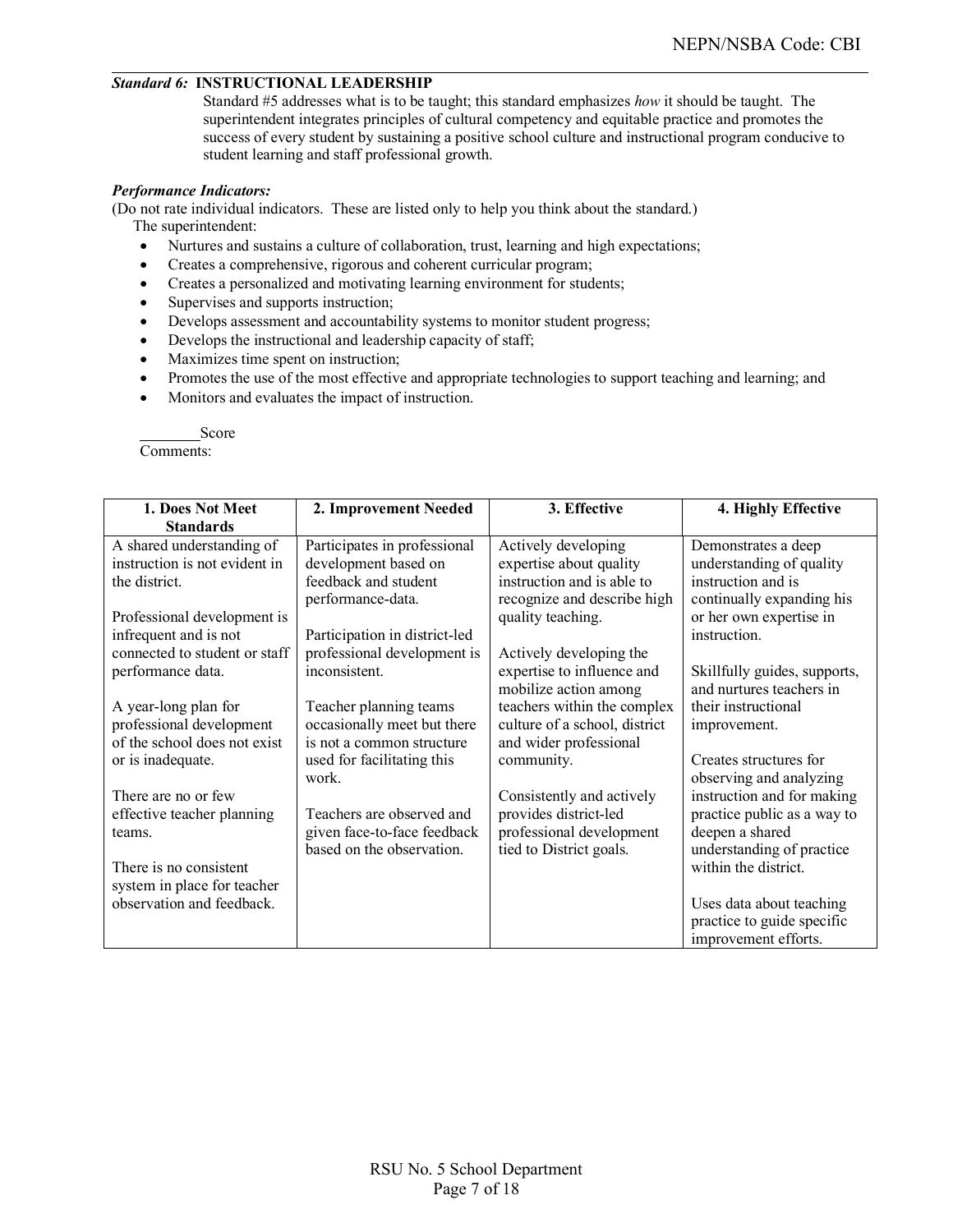#### *Standard 7:* **RESOURCE MANAGEMENT**

The superintendent effectively organizes and manages operational aspects of the district including finance, human resources, food services, transportation, maintenance and facilities so that students are able to attend and learn in quality environments staffed by quality professionals.

#### *Performance Indicators:*

(Do not rate individual indicators. These are listed only to help you think about the standard.) The superintendent:

- Demonstrates use of system and staff evaluation data for personnel policies, decision-making, promotion of career growth and professional development;
- With attention to issues of equity and diversity, identifies and applies appropriate policies, criteria and processes for the recruitment, selection, induction, and compensation of personnel;
- With attention to issues of equity and diversity, identifies and applies appropriate policies, criteria, and process for the dismissal of personnel;
- Makes sound fiscal decisions, in line with the organization's strategic goals, and establishes clear and transparent systems of fiscal control and accountability;
- Demonstrates good understanding of facilities management, including development of long term maintenance plans, and budgeting/planning for future building needs.

| 1. Does Not Meet                                                                                                                         | 2. Improvement Needed                                                                                                                                                                                                                     | 3. Effective                                                                                                                                                                       | 4. Highly Effective                                                                                                                                                                                                                              |
|------------------------------------------------------------------------------------------------------------------------------------------|-------------------------------------------------------------------------------------------------------------------------------------------------------------------------------------------------------------------------------------------|------------------------------------------------------------------------------------------------------------------------------------------------------------------------------------|--------------------------------------------------------------------------------------------------------------------------------------------------------------------------------------------------------------------------------------------------|
| <b>Standards</b>                                                                                                                         |                                                                                                                                                                                                                                           |                                                                                                                                                                                    |                                                                                                                                                                                                                                                  |
| Does not effectively<br>manage or appropriately<br>staff operational aspects of<br>the organization, resulting<br>in poor quality and/or | Unevenly manages and<br>staffs the operational<br>aspects of the organization,<br>resulting in situations where<br>poor quality learning                                                                                                  | Puts in place systems and<br>staff so that environments<br>are conducive to learning<br>and are consistently safe.                                                                 | Puts in place systems that<br>create environments that<br>inspire learning and that are<br>highly reliably safe.                                                                                                                                 |
| unsafe services for staff and<br>students.<br>Irresponsibly and<br>imprudently manages the<br>fiscal aspects of the<br>organization.     | environments and/or unsafe<br>situations arise for staff and<br>students.<br>Makes avoidable errors in<br>fiscally managing the<br>organization and the<br>organization has<br>inconsistent fiscal lines of<br>control and accountability | Makes sound fiscal<br>decisions in line with the<br>organization's strategic<br>goals and establishes clear<br>and transparent systems of<br>fiscal control and<br>accountability. | Makes quality fiscal<br>decisions in line with the<br>organization's strategic<br>goals that are innovative<br>and forward thinking.<br>Clear and transparent<br>systems of financial control<br>and accountability and<br>universally followed. |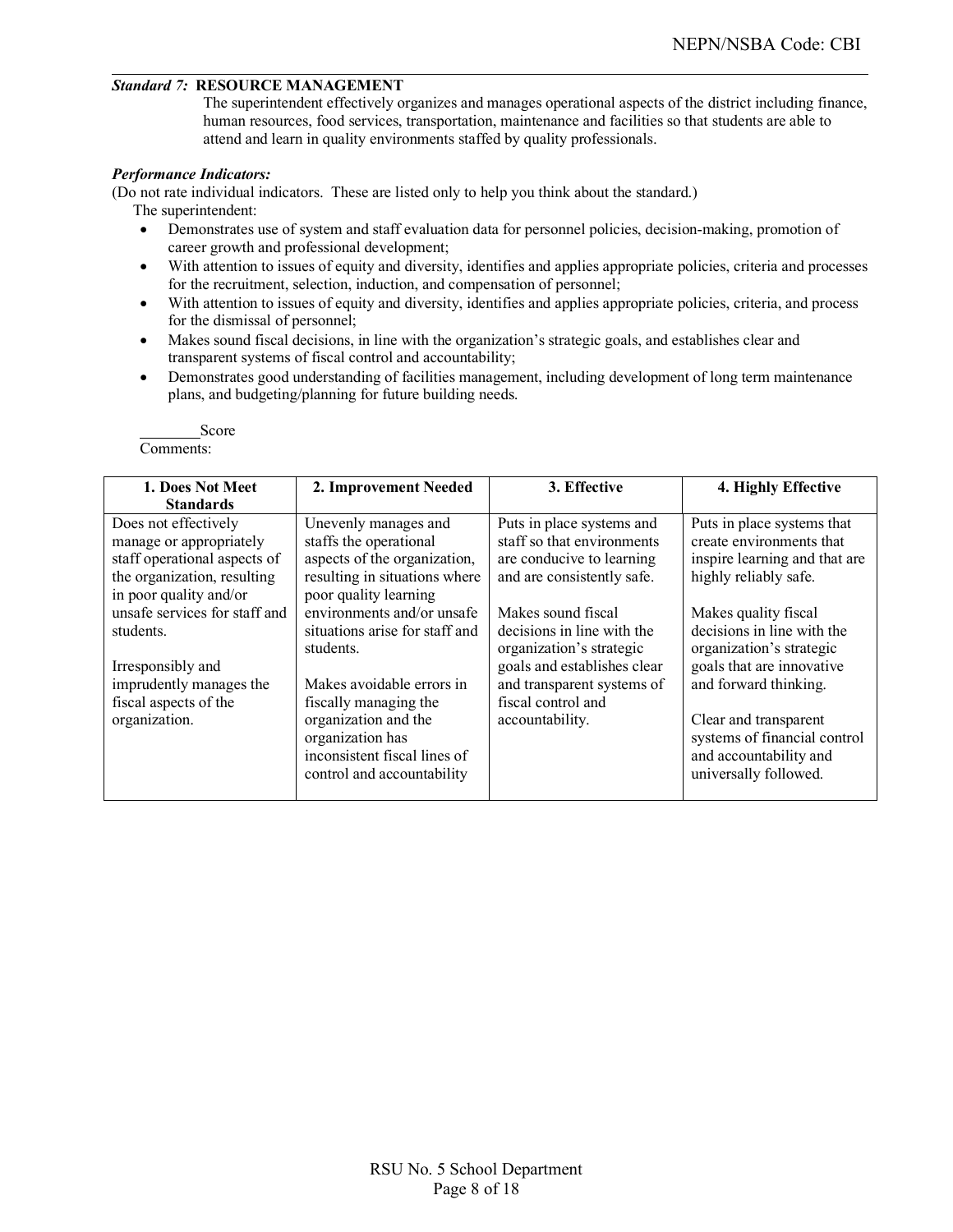# *Standard 8:* **ETHICAL LEADERSHIP**

The superintendent integrates principles of cultural competency and equitable practice and promotes the success of every student by acting with integrity, fairness and in an ethical manner.

#### *Performance Indicators:*

(Do not rate individual indicators. These are listed only to help you think about the standard.)

The superintendent:

- Ensures a system of accountability for every student's academic and social success;
- Models principles of self-awareness, reflective practice, transparency and ethical behavior;
- Safeguards the values of democracy, equity and diversity;
- Promotes social justice and ensures that individual student needs inform all aspects of schooling.

| 1. Does Not Meet               | 2. Improvement Needed         | 3. Effective                  | 4. Highly Effective           |  |  |  |  |
|--------------------------------|-------------------------------|-------------------------------|-------------------------------|--|--|--|--|
| <b>Standards</b>               |                               |                               |                               |  |  |  |  |
| Actions and intention are      | Actions and intentions are    | Treats students and staff     | Operates with an ethic of     |  |  |  |  |
| not always grounded in         | not always clear and          | fairly and shows respect at   | excellence and is grounded    |  |  |  |  |
| shared district values.        | transparent.                  | all times.                    | in shared district values for |  |  |  |  |
|                                |                               |                               | how to do the work of         |  |  |  |  |
| Has demonstrated               | Fairness to staff and         | Is grounded in shared         | leadership and learning.      |  |  |  |  |
| inconsistent or ethical        | students is frequently raised | district values for how to do |                               |  |  |  |  |
| behavior and does not          | as an issue.                  | the work of leadership and    | Values are demonstrated       |  |  |  |  |
| always stand by their word.    |                               | learning.                     | each day as students and      |  |  |  |  |
|                                | Reflects on practice but      |                               | staff experience deep         |  |  |  |  |
| Is not self-aware and does     | does not always implement     | Acts to support all students  | respect, as complex           |  |  |  |  |
| not reflect on their practice. | changes from that learning.   | and staff to raise academic   | decisions are made with       |  |  |  |  |
|                                |                               | rigor while simultaneously    | integrity, kindness,          |  |  |  |  |
|                                |                               | closing opportunity gaps.     | compassion and courage.       |  |  |  |  |
|                                |                               | Demonstrates self-            | Works for equity and social   |  |  |  |  |
|                                |                               | awareness and uses            | justice by raising rigor for  |  |  |  |  |
|                                |                               | reflection to improve         | all and simultaneously        |  |  |  |  |
|                                |                               | practice.                     | closing opportunity gaps.     |  |  |  |  |
|                                |                               |                               |                               |  |  |  |  |
|                                |                               |                               | Demonstrates a high-level     |  |  |  |  |
|                                |                               |                               | of self-awareness and         |  |  |  |  |
|                                |                               |                               | regularly reflects on         |  |  |  |  |
|                                |                               |                               | practice to improve.          |  |  |  |  |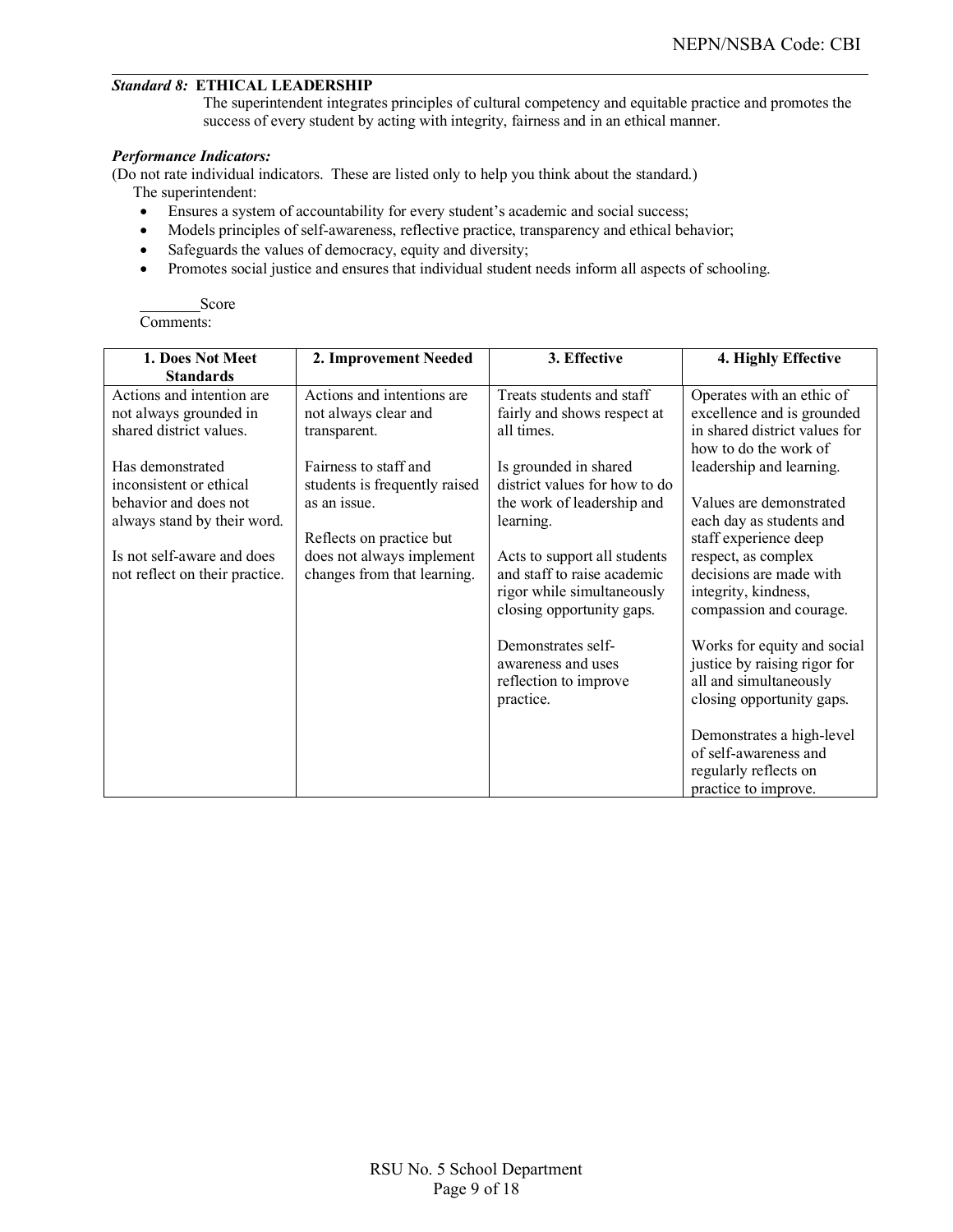## *Standard 9:* **LABOR RELATIONS**

The superintendent provides technical advice to the board during labor negotiations, keeps the board apprised of negotiation status, understands and effectively administers negotiated labor contracts and keeps abreast of legislative changes affecting the collective bargaining process.

#### *Performance Indicators:*

(Do not rate individual indicators. These are listed only to help you think about the standard.) The superintendent:

- Develops bargaining strategies based upon collective bargaining laws and processes;
- Identifies contract language issues and proposes modifications;
- Participates in the collective bargaining processes as determined by the board;
- Establishes productive relationships with bargaining groups while managing contracts effectively.

| 1. Does Not Meet<br><b>Standards</b>                                              | 2. Improvement Needed                                                                                       | 3. Effective                                                             | 4. Highly Effective                                                                                                        |
|-----------------------------------------------------------------------------------|-------------------------------------------------------------------------------------------------------------|--------------------------------------------------------------------------|----------------------------------------------------------------------------------------------------------------------------|
| Is antagonistic toward<br>union leadership, doesn't<br>work to improve relations. | Accepts that collective<br>bargaining is a necessary<br>and difficult process.<br>Works to make the best of | Is proactive in sharing<br>information and purposely<br>avoids conflict. | Actively seeks to improve<br>the bargaining experience<br>through mutual training,<br>trust and sharing of<br>information. |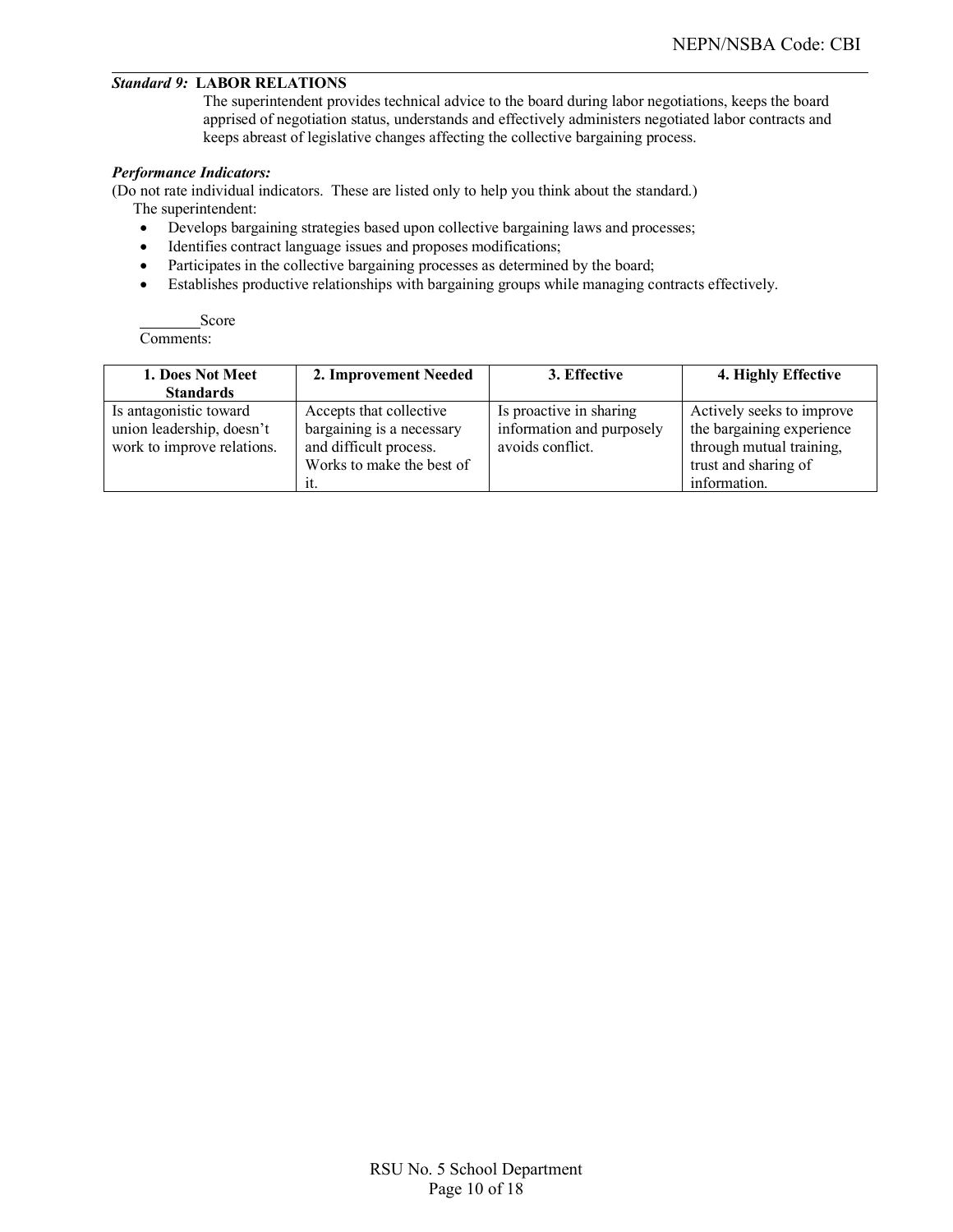## *Instructions*

This summary section is to be used to compile individual Board member responses. The Board members should meet in executive session to discuss their individual input and prepare composite results. Once Board members have met and agreed on the ratings and comments to be presented to the superintendent, the same forms can be used as the final evaluation document for Part 1. It is important that Board members reach consensus and speak with one voice for the final evaluation of the superintendent.

# *Computation*

| <b>Standards</b>  | 1.Visionary<br>Leadership | 2. Policy<br>and<br>Governance | 3.Communications<br>and Community<br>Relations | 4. Effective<br>Management | 5. Curriculum<br>Planning/<br>Development | 6. Instructional<br>Leadership | 7.Resource<br>Management | 8.Ethical<br>Leadership | 9. Labor<br>Relations |
|-------------------|---------------------------|--------------------------------|------------------------------------------------|----------------------------|-------------------------------------------|--------------------------------|--------------------------|-------------------------|-----------------------|
| Member 1          |                           |                                |                                                |                            |                                           |                                |                          |                         |                       |
| Member 2          |                           |                                |                                                |                            |                                           |                                |                          |                         |                       |
| Member 3          |                           |                                |                                                |                            |                                           |                                |                          |                         |                       |
| Member 4          |                           |                                |                                                |                            |                                           |                                |                          |                         |                       |
| Member 5          |                           |                                |                                                |                            |                                           |                                |                          |                         |                       |
| Member 6          |                           |                                |                                                |                            |                                           |                                |                          |                         |                       |
| Member 7          |                           |                                |                                                |                            |                                           |                                |                          |                         |                       |
| Member 8          |                           |                                |                                                |                            |                                           |                                |                          |                         |                       |
| Member 9          |                           |                                |                                                |                            |                                           |                                |                          |                         |                       |
| Member 10         |                           |                                |                                                |                            |                                           |                                |                          |                         |                       |
| Member 11         |                           |                                |                                                |                            |                                           |                                |                          |                         |                       |
| Average<br>Rating |                           |                                |                                                |                            |                                           |                                |                          |                         |                       |

- 1. Visionary Leadership
- 2. Policy and Governance
- 3. Communications and Community Relations
- 4. Effective Management
- 5. Curriculum Planning/Development
- 6. Instructional Leadership
- 7. Resource Management
- 8. Ethical Leadership
- 9. Labor Relations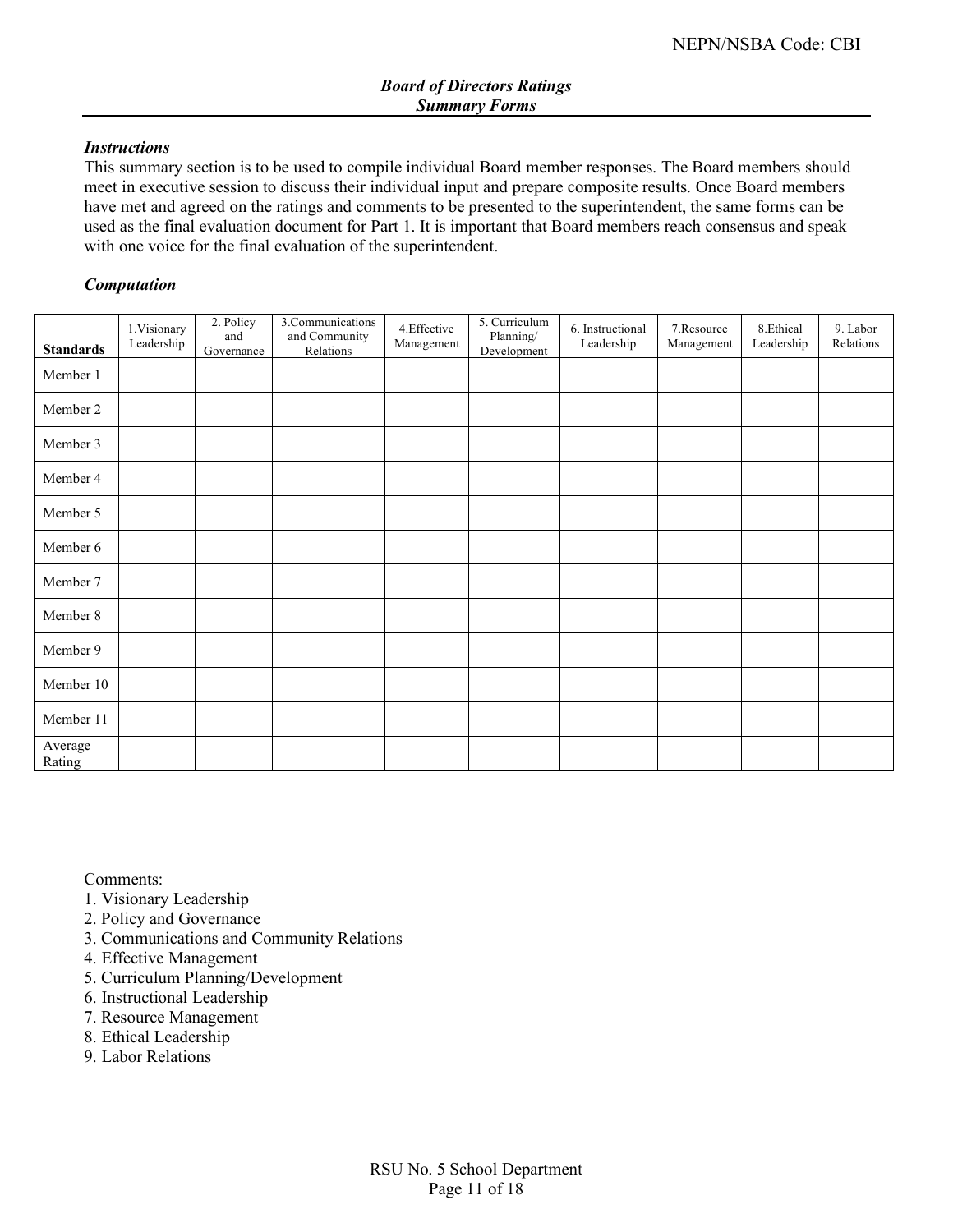## *Evaluation Forms*

## *Instructions for Board of Directors and Superintendent*

The Board should seek and consider information related to the Superintendent's performance from other administrators through a survey, who have an understanding of the duties of the Superintendent.

#### *The superintendent:*

Completes a rigorous written self-evaluation and presents to the School Board.

#### *The Board of Directors*

- 1. Consults with administrative assistant to survey administrators and Board members;
- 2. Invites Board members and administrators to complete Superintendent evaluation survey;
- 3. Reviews and reflects on all responses;
- 4. Reviews and reflects on Superintendent's self-evaluation;
- 5. Reviews data scorecards;
- 6. Creates final report to be shared with the superintendent, and
- 7. Develops a plan to build on successes and identify areas for potential growth.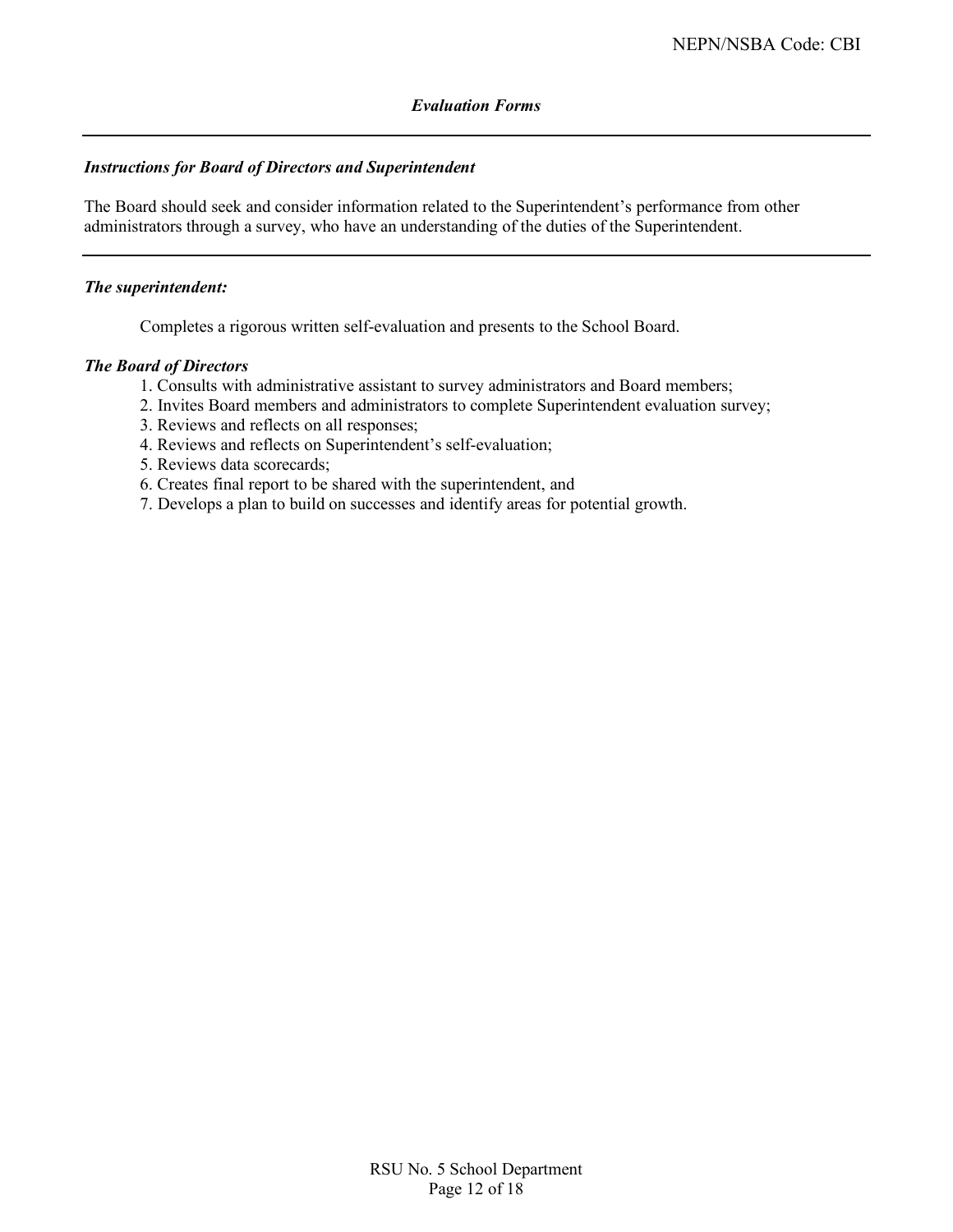# **Administrator's Evaluation of the Superintendent**

You have been selected to participate in the Evaluation Process for the Superintendent of Schools. This evaluation will be received and tabulated by the human resources department in confidence and shared without names with the Board of Directors. The feedback will be extremely helpful in assisting the Board in their annual evaluation of the superintendent. It will also help the superintendent assess his/her own performance, strengths and weaknesses, and topics for professional development. The questions in the evaluation were selected by the Board with input by the superintendent.

\*\*\* Your electronic evaluation form should be completed no later than April 5. Reponses will be shared with the Board of Directors and will be kept confidential. The Superintendent will not have access to these evaluations. The Board will use your feedback to inform members' own evaluation of the Superintendent. \*\*\*\*

# **Administrator's Evaluation – Superintendent Performance Assessment**

Please rate the Superintendent according to the following scale, based on the definitions below. Please add narrative comments whenever possible. You MUST include specific examples for any rating of 1 ("Does Not Meet Standards")

Rating categories: 4=Highly Effective 3=Effective 2=Improvement Needed 1=Does Not Meet Standards Don't Know

If your job does not qualify you to answer or you have not had an opportunity to observe this characteristic, please check off "Don't Know".

## **1. Leadership:**

Is an educational leader that motivates, leads, guides, and directs people. Promotes the success of all students by facilitating the development, articulation, implementation and stewardship of a vision of learning that is shared and supported by all.

 $( ) 1$  $( ) 2$  $( ) 3$  $( ) 4$  $( ) DK$ 

## **Comments:**

## **2. Success in defining and meeting the district's goals:**

Collaboratively develops a set of goals for the district. Together with administrators, creates and implements plans to achieve those goals. Monitors, evaluates progress and revises action plans as necessary.

- $( ) 1$
- $( ) 2$
- $( ) 3$
- $( ) 4$
- $( ) DK$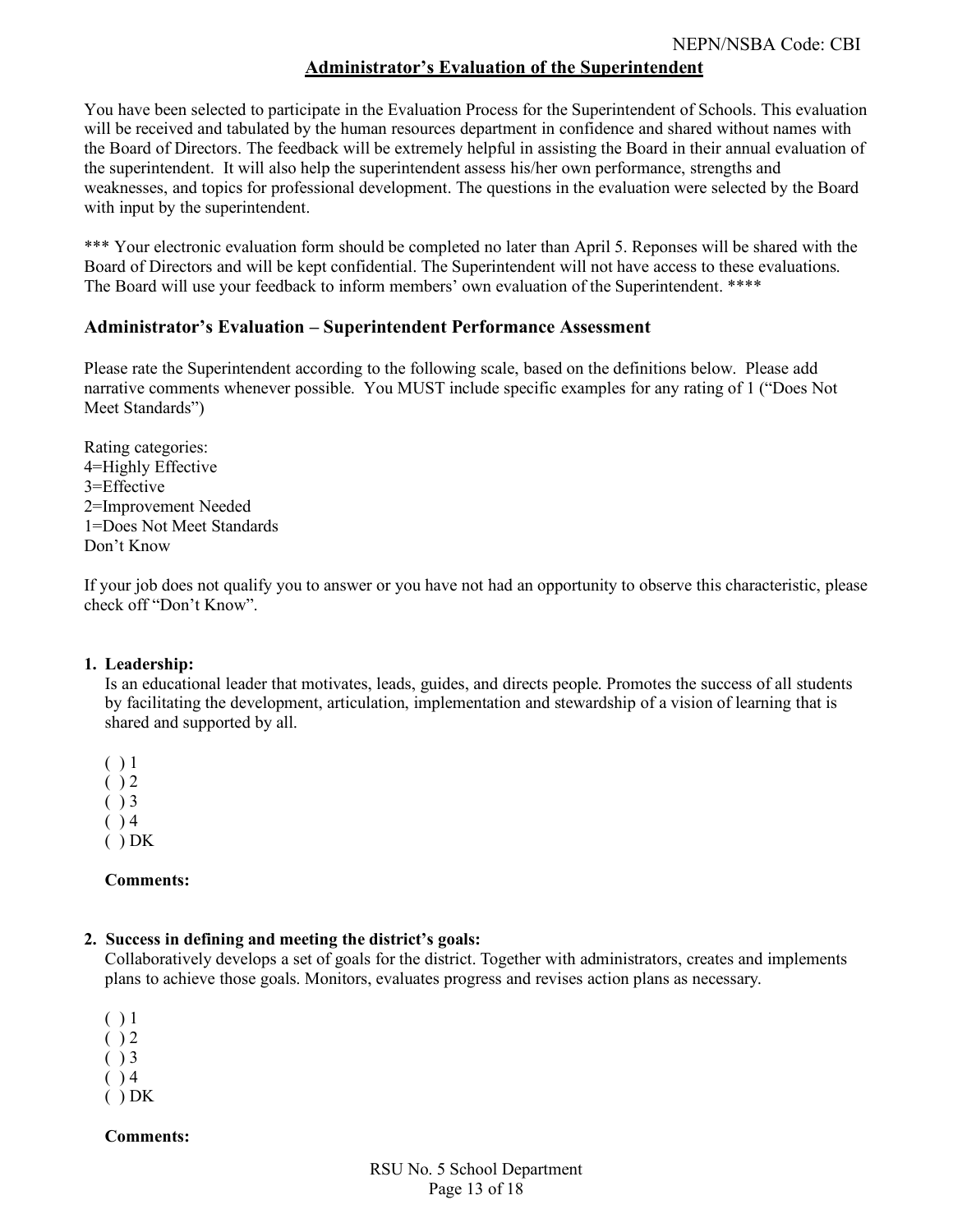# **3. Communication ability:**

Effectively communicates both orally and in writing, and provides necessary information to the Board and staff as necessary for the discussion of matters concerning the improvement and welfare of the schools.

- $( ) 1$
- $( ) 2$
- $( ) 3$
- $( ) 4$
- $( ) DK$

# **Comments:**

# **4. Community relations:**

Develops formal and informal techniques to understand stakeholders' perceptions of the district and promotes stakeholder involvement, engagement and participation in the process of schooling.

- $( ) 1$
- $( ) 2$
- $( ) 3$
- $( ) 4$
- $( ) DK$

# **Comments:**

## **5. Initiative:**

Possesses strong ability to identify problems, take on and resolve issues as they arise.

- $( ) 1$  $( ) 2$  $( ) 3$  $( ) 4$
- $( ) DK$

# **Comments:**

# **6. Curriculum and professional development:**

Possesses expertise in and knowledge of educational approaches and current trends. Shows strong commitment to leading the effort to define and deliver an effective, consistent curriculum K-12. Fosters continuous staff improvement and develops and implements an effective system of staff development with appropriate input from staff, administrators and the Board.

- $( ) 1$
- $( ) 2$
- $( ) 3$
- $( ) 4$
- $( ) DK$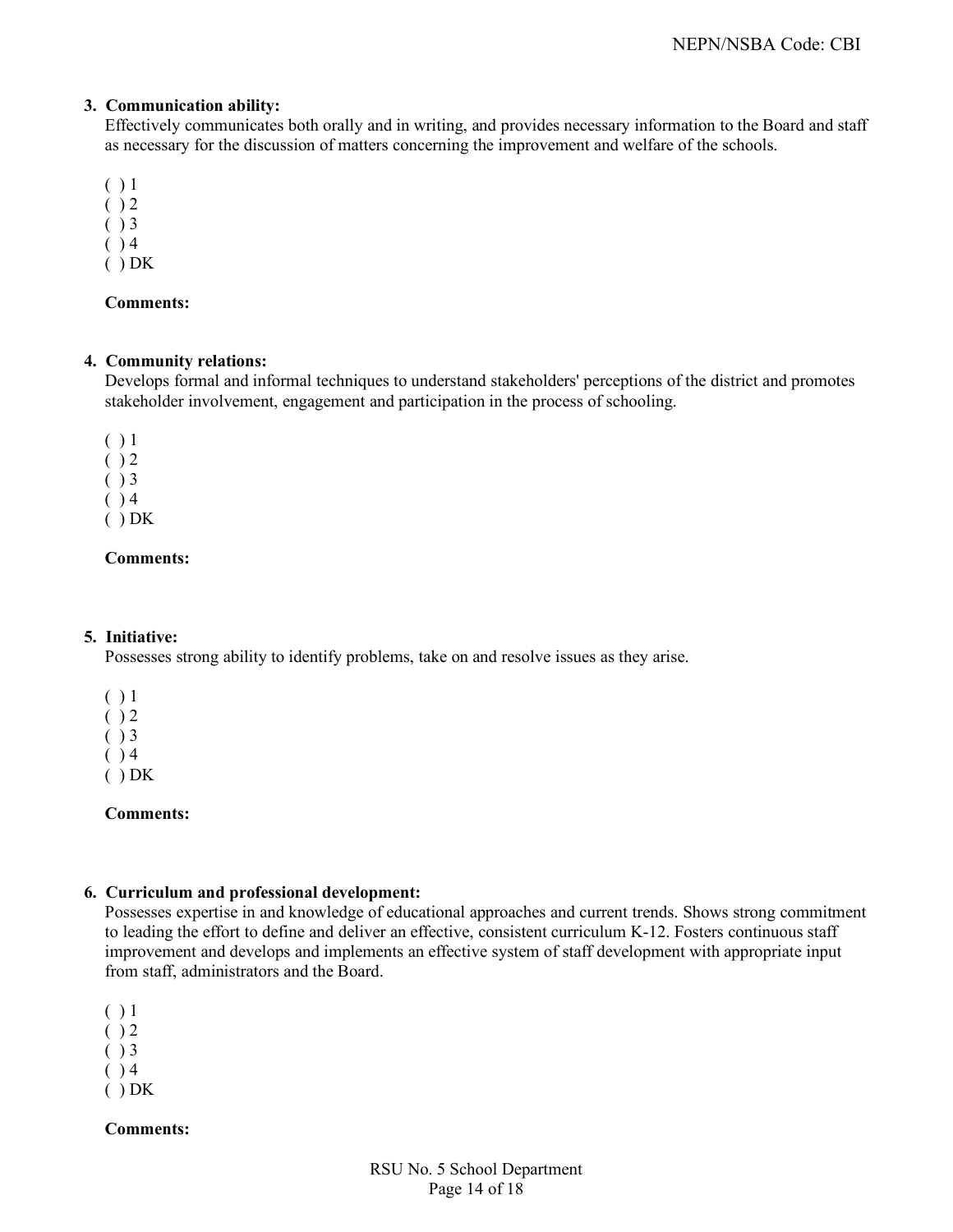# **7. Organizational management:**

Uses a systematic approach to managing and improving the schools. Demonstrates excellent organizational skills, working knowledge of school law and proven ability to resolve organizational conflicts. Promotes a safe, respectful, and healthy school environment.

- $( ) 1$
- $( ) 2$
- $( ) 3$
- $( ) 4$
- $( ) DK$

# **Comments:**

# **8. Human relations:**

Demonstrates enthusiasm for work, accepts and acts on constructive criticism, and consistently shows integrity and loyalty. Deals effectively on an interpersonal level with the Board, staff, volunteers, and the general public.

- $( ) 1$  $( ) 2$  $( ) 3$  $( ) 4$
- $( ) DK$

# **Comments:**

# **9. Personnel management:**

Recruits and retains high quality staff. Possesses strong personnel management practices and understanding of collective bargaining issues. Understands the importance of accountability for staff and self. Uses an evaluation process that establishes clear performance standards and follows through to resolve performance issues. Effectively mentors administrators and actively delegates to staff when appropriate.

 $( ) 1$  $( ) 2$  $( ) 3$  $( ) 4$  $( ) DK$ 

**Comments:**

## **10. Financial management:**

Effectively develops, presents and monitors department/school budgets. Successfully manages district's financial affairs.

- $( ) 1$
- $( ) 2$
- $( ) 3$
- $( ) 4$
- $( ) DK$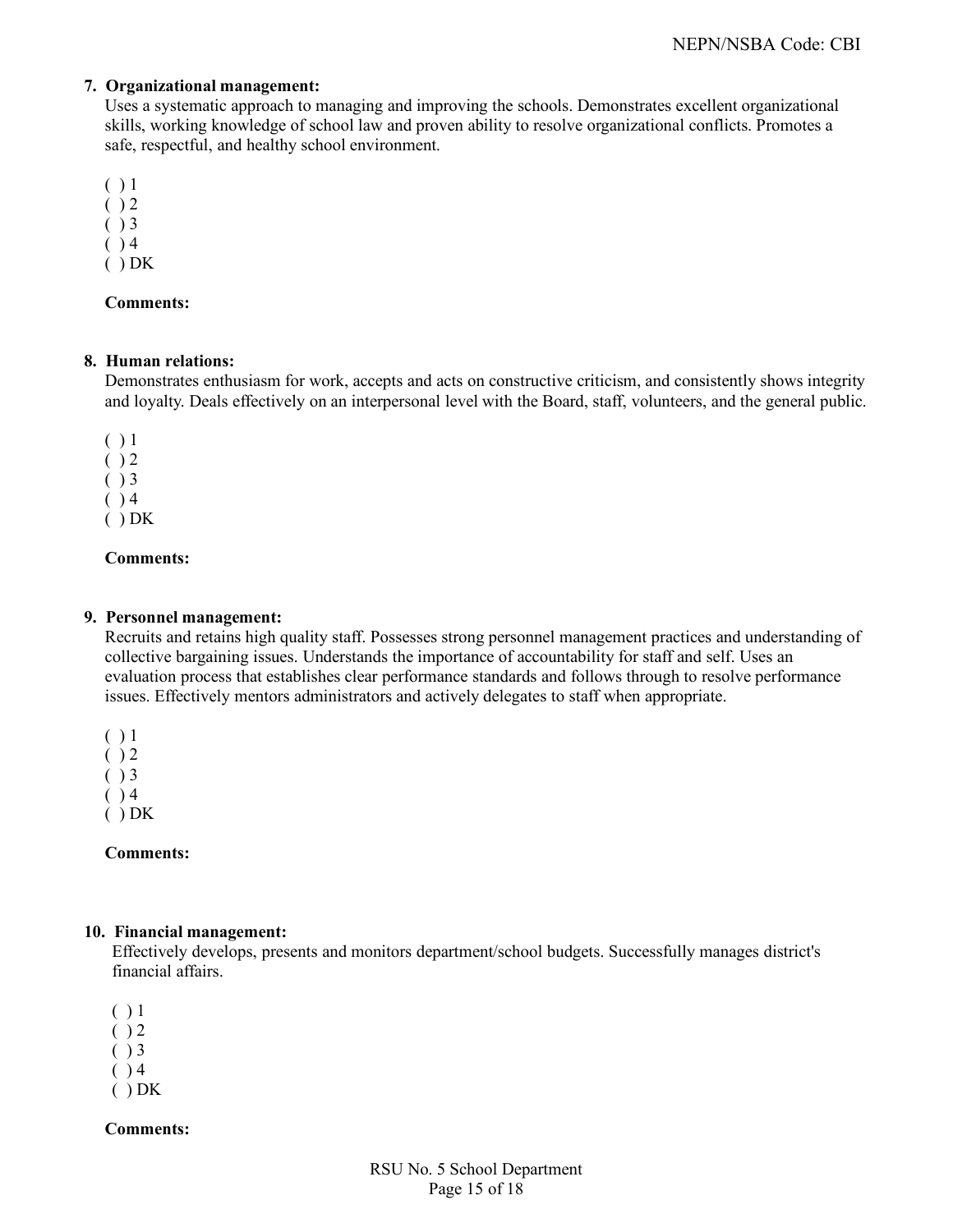## **11. School facility management:**

Demonstrates good understanding of facilities management, including development of long-term maintenance, and budgeting/planning for future building needs.

- ( ) 1
- $( ) 2$
- $( ) 3$
- $( ) 4$
- $( ) DK$

# **Comments:**

## **12. Policy, regulation and governance:**

Works collaboratively with staff and board to develop and implement district policies and procedures as needed. Files all reports required by State and Federal authorities in a timely manner. Uses legal counsel in governance and procedures to avoid civil and criminal liabilities.

 $( ) 1$  $( ) 2$  $( ) 3$  $( ) 4$ ( ) DK

# **Comments:**

## **13. School involvement:**

Is visible in the schools and regularly attends school events.

- $( ) 1$
- $( ) 2$
- $( )$  3
- $( ) 4$
- $( ) DK$

# **Comments:**

# **14. Overall performance in leading the school district:**

 $( ) 1$  $( ) 2$  $( ) 3$  $( ) 4$  $( ) DK$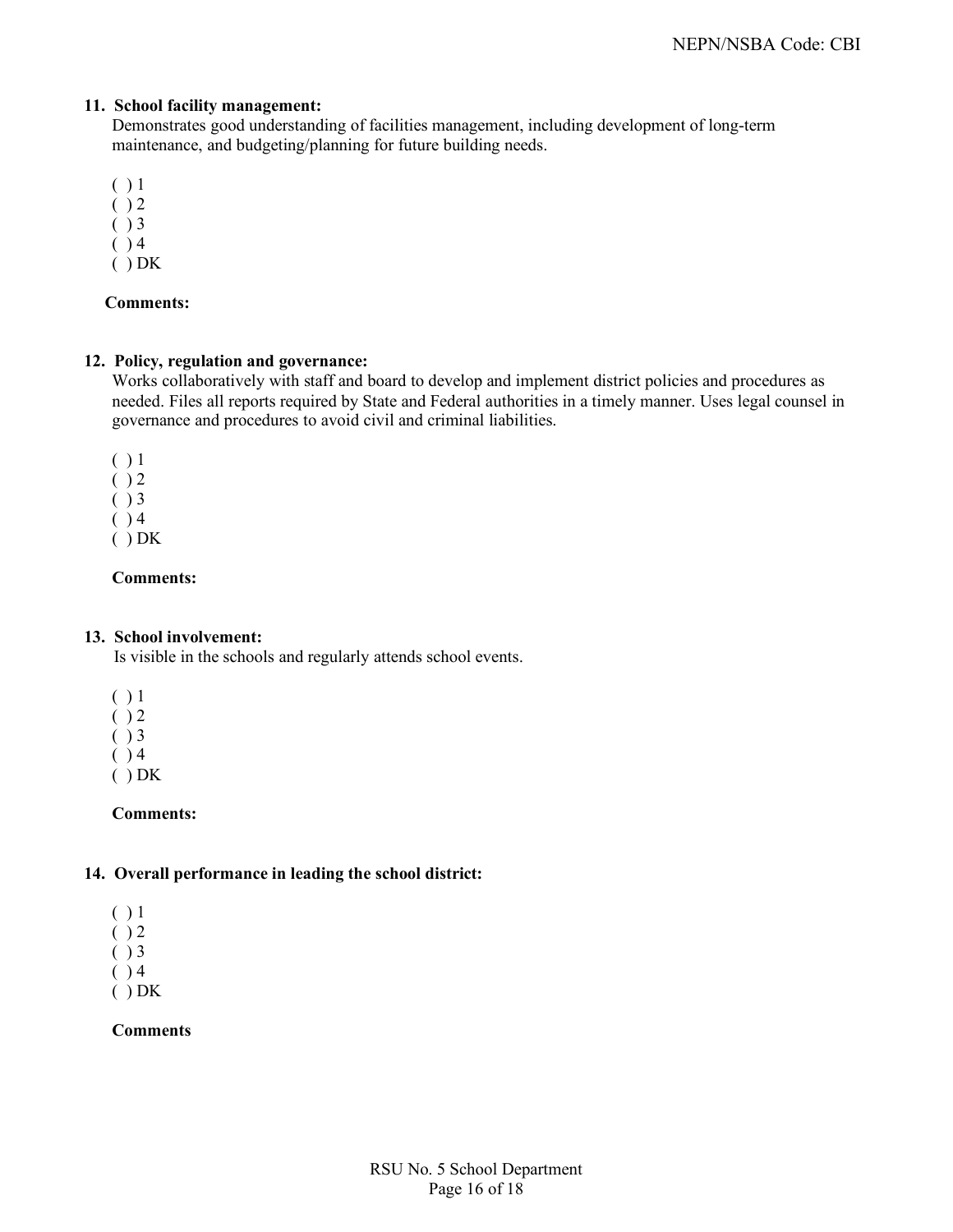# NEPN/NSBA Code: CBI

#### *Administrator Ratings Summary Form*

|                   |                  |                                                                                  |                                                |                              |                  |                                                   |                                    |                          | - - - - -                                 |                                |                                         |                                                |                              |                                                                       |
|-------------------|------------------|----------------------------------------------------------------------------------|------------------------------------------------|------------------------------|------------------|---------------------------------------------------|------------------------------------|--------------------------|-------------------------------------------|--------------------------------|-----------------------------------------|------------------------------------------------|------------------------------|-----------------------------------------------------------------------|
|                   | 1.<br>Leadership | 2.<br>Success<br>in<br>defining<br>$\&$<br>meeting<br>the<br>district's<br>goals | $\overline{3}$ .<br>Communica-<br>tion ability | 4.<br>Community<br>relations | 5.<br>Initiative | 6.<br>Curriculum &<br>professional<br>development | 7.<br>Organizational<br>management | 8.<br>Human<br>relations | 9 <sub>1</sub><br>Personnel<br>management | 10.<br>Financial<br>management | 11.<br>School<br>facility<br>management | 12.<br>Policy,<br>regulation $&$<br>governance | 13.<br>School<br>involvement | 14.<br>Overall<br>performance<br>in leading<br>the school<br>district |
| Admin 1           |                  |                                                                                  |                                                |                              |                  |                                                   |                                    |                          |                                           |                                |                                         |                                                |                              |                                                                       |
| Admin 2           |                  |                                                                                  |                                                |                              |                  |                                                   |                                    |                          |                                           |                                |                                         |                                                |                              |                                                                       |
| Admin 3           |                  |                                                                                  |                                                |                              |                  |                                                   |                                    |                          |                                           |                                |                                         |                                                |                              |                                                                       |
| Admin 4           |                  |                                                                                  |                                                |                              |                  |                                                   |                                    |                          |                                           |                                |                                         |                                                |                              |                                                                       |
| Admin 5           |                  |                                                                                  |                                                |                              |                  |                                                   |                                    |                          |                                           |                                |                                         |                                                |                              |                                                                       |
| Admin 6           |                  |                                                                                  |                                                |                              |                  |                                                   |                                    |                          |                                           |                                |                                         |                                                |                              |                                                                       |
| Admin 7           |                  |                                                                                  |                                                |                              |                  |                                                   |                                    |                          |                                           |                                |                                         |                                                |                              |                                                                       |
| Admin 8           |                  |                                                                                  |                                                |                              |                  |                                                   |                                    |                          |                                           |                                |                                         |                                                |                              |                                                                       |
| Admin 9           |                  |                                                                                  |                                                |                              |                  |                                                   |                                    |                          |                                           |                                |                                         |                                                |                              |                                                                       |
| Admin 10          |                  |                                                                                  |                                                |                              |                  |                                                   |                                    |                          |                                           |                                |                                         |                                                |                              |                                                                       |
| Admin 11          |                  |                                                                                  |                                                |                              |                  |                                                   |                                    |                          |                                           |                                |                                         |                                                |                              |                                                                       |
| Admin 12          |                  |                                                                                  |                                                |                              |                  |                                                   |                                    |                          |                                           |                                |                                         |                                                |                              |                                                                       |
| Admin 13          |                  |                                                                                  |                                                |                              |                  |                                                   |                                    |                          |                                           |                                |                                         |                                                |                              |                                                                       |
| Admin 14          |                  |                                                                                  |                                                |                              |                  |                                                   |                                    |                          |                                           |                                |                                         |                                                |                              |                                                                       |
| Admin 15          |                  |                                                                                  |                                                |                              |                  |                                                   |                                    |                          |                                           |                                |                                         |                                                |                              |                                                                       |
| Admin 16          |                  |                                                                                  |                                                |                              |                  |                                                   |                                    |                          |                                           |                                |                                         |                                                |                              |                                                                       |
| Admin 17          |                  |                                                                                  |                                                |                              |                  |                                                   |                                    |                          |                                           |                                |                                         |                                                |                              |                                                                       |
| Average<br>Rating |                  |                                                                                  |                                                |                              |                  |                                                   |                                    |                          |                                           |                                |                                         |                                                |                              |                                                                       |

Comments:

1. Leadership

2. Success in defining and meeting the district's goals

3. Communication ability

4. Community relations

5. Initiative

6. Curriculum and professional development

7. Organizational management

8. Human relations

9. Personnel management

10. Financial management

11. School facilities management

12. Policy, regulation and governance

13. School involvement

14. Overall performance in leading the school district